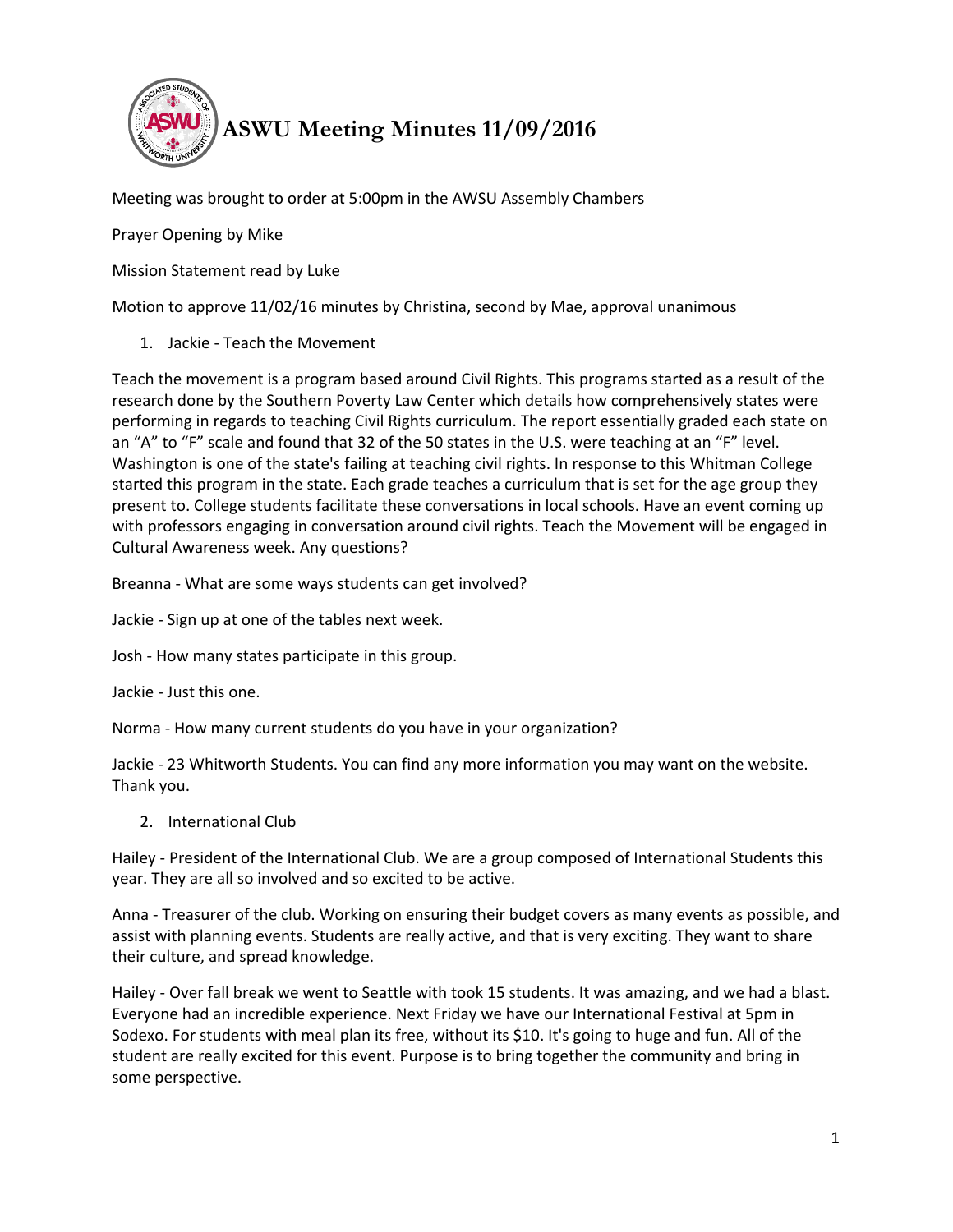Anna - The theme this year is Peace, and Unity. The night will consist of a talent show, fashion, food, Etc.

Shaun - What date?

Hailey - November 18<sup>th</sup>. Dinner at 5pm, show at 7pm.

3. PsyChi

Megan - President of the club. They have had a couple different events so far; harvest and kick off event. A lot of people joining are psychology majors. We have a Christmas Party on December  $1<sup>st</sup>$ . Going to be very exciting. Grad school info night on December  $8<sup>th</sup>$  at 5:30pm in Dixon 2016.

Breanna - Christmas party beach themed?

Megan - Yes. It will be during a glooming time (finals, weather, etc.)

4. FVP

Jeff - Two requisitions this week. First one from Pirate PRIDE club to bring a speaker to campus. Tabled it due to the club looking for additional funding. Second one was from the Student Investment Club for baking supplies for a service project they are doing for \$100. This was approved. Capital is currently at 14,482.94 and Unallocated at 3,844.00. Next, we have Danika here to talk to us about the new club charter for the Artisans Collective.

Danika - We haven't had an art club in about 4 years on campus. I believe it is an important way to express yourself as an individual. We are currently planning a couple events which includes on December  $4<sup>th</sup>$  a Student Led Critique. The purpose of this is to come together to help each student improve. Our goal is to connect with the Spokane Community to engage in art. They are hping to not be just for art majors and minors, but all inclusive and open to anyone interested.

Jeff - What are the current student interests so far?

Danika - Got a lot of feedback from art majors and minors, but once chartered hope to branch out more. Have 38 people on our list right now and have more people signing up all the time for the December  $4<sup>th</sup>$  event. Hoping for a big turn out.

Danika Steps Out -

Breanna - Discussion and/or questions?

Josh - Motion to charter the Artisans Collective, Christina second, approval unanimous.

5. EVP

Norma - I thought it would be a good idea to get an idea of what representatives have on the table and in the works for service learning projects. If you don't have an organization yet, this could be a great opportunity to feed-off of others as well.

Each Representative gave feedback to Norma on what projects they are working on

Norma - Moving forward, time cards are due. Make sure to complete them.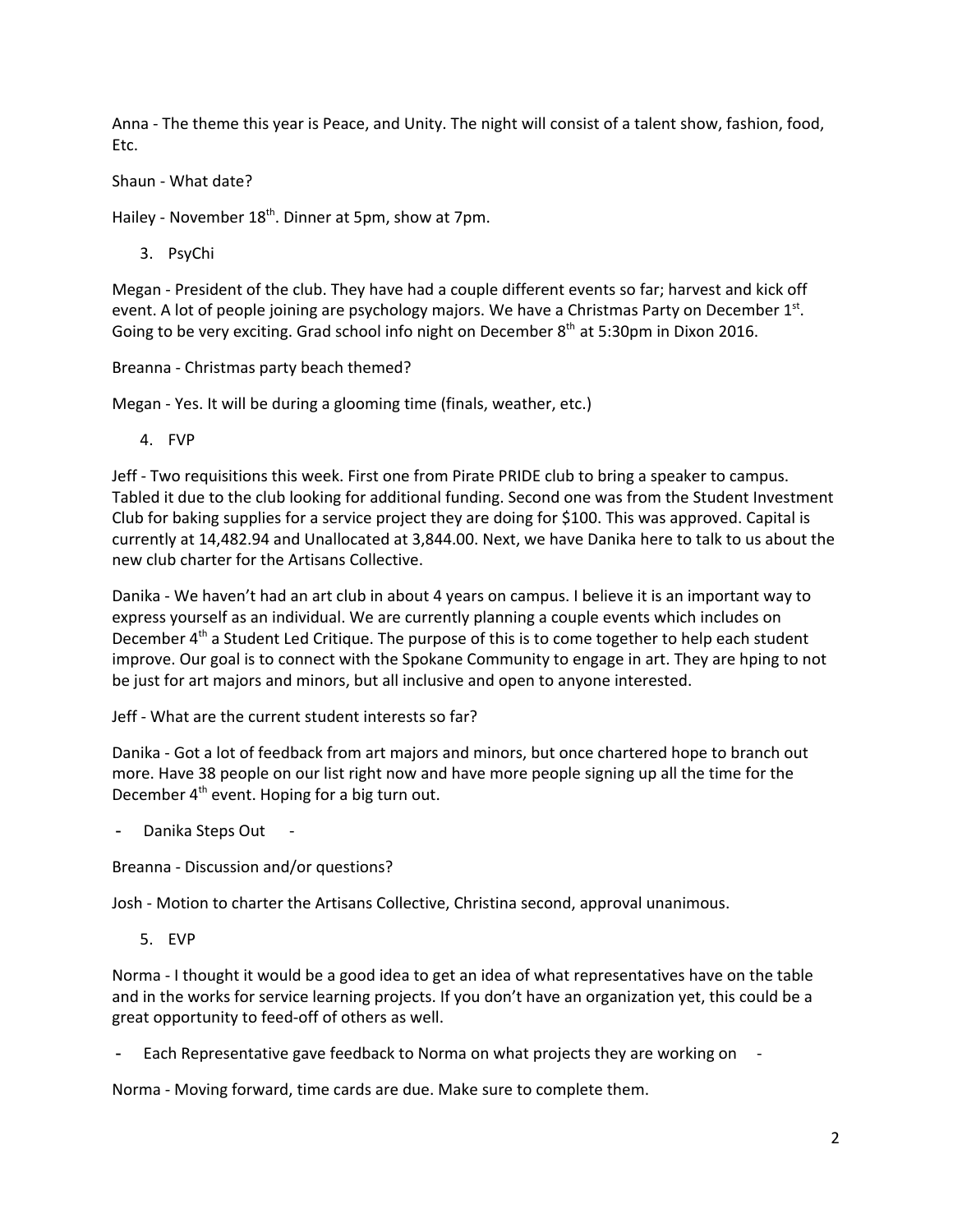## 6. President

Whitworthian came out today. Great job to the entire staff. It was incredible. Photographers have been amazing this year. Emily is here to tell us about the event this Friday at the Urec.

Emily - This Friday is the Winter Carnival at the Urec. A lot of inflatables. 64-foot obstacle course. This year we added carnival games. We have a lot of prizes for this event. It will be from 7-10pm. Free to any Whitworth Students and Guest passes are \$4.

Heat will be there as well with a smoothie station. Smoothies are Free!

Breanna - Please share the flyer.

7. Reports & Vibes

Hannah - Kids in Oliver have voiced that the history classes are lumped into humanities general education requirement. They really would like the history classes to be their own category and believe it should be discussed as a requirement.

Mae - Warren Residents are frustrated that we did not get as many parking spots as we were told we would get.

Alex F - When we talked about it at previous meetings about parking during Football games, they said they could not enforce it. But now they are enforcing it. Doesn't make sense.

Jordan - Some off campus students are getting tickets for parking in the visitor parking spots. Since we technically are visitors, I don't think this is okay.

Luke - If your off campus, you're supposed to get a pass. \$55 is for registration should be discussed.

Jordan - They don't want it to free because then every student would bring it.

Breanna - Encourage you to email Chris Eichorst about parking to try to get a committee set up for review.

Peter - Whitworthian issue came out. As a reminder, students can opt-in to get the paper in their mailboxes. Go to their website and fill out the form. Another thing, we try our best to distribute papers throughout campus but if you see a place that needs some copies or have any ideas, please let us know.

Jeff - Last year they brought them to ASWU meetings and passed them out to Senators.

Christina - Lounge is a great idea. Students are constantly picking them up.

Alex F - I have had good feedback from students picking up newspapers and enjoying them.

Luke - Sign up sheets just went around for Midnight Madness. Check your emails as they will start going around for information. Shirts just got here today. If you could change your Facebook profile/cover pictures to the flyer I sent out that would be awesome. Join the event on the Facebook page as well. Thanks to everyone for getting fire certified. Posters need to be hung up please. We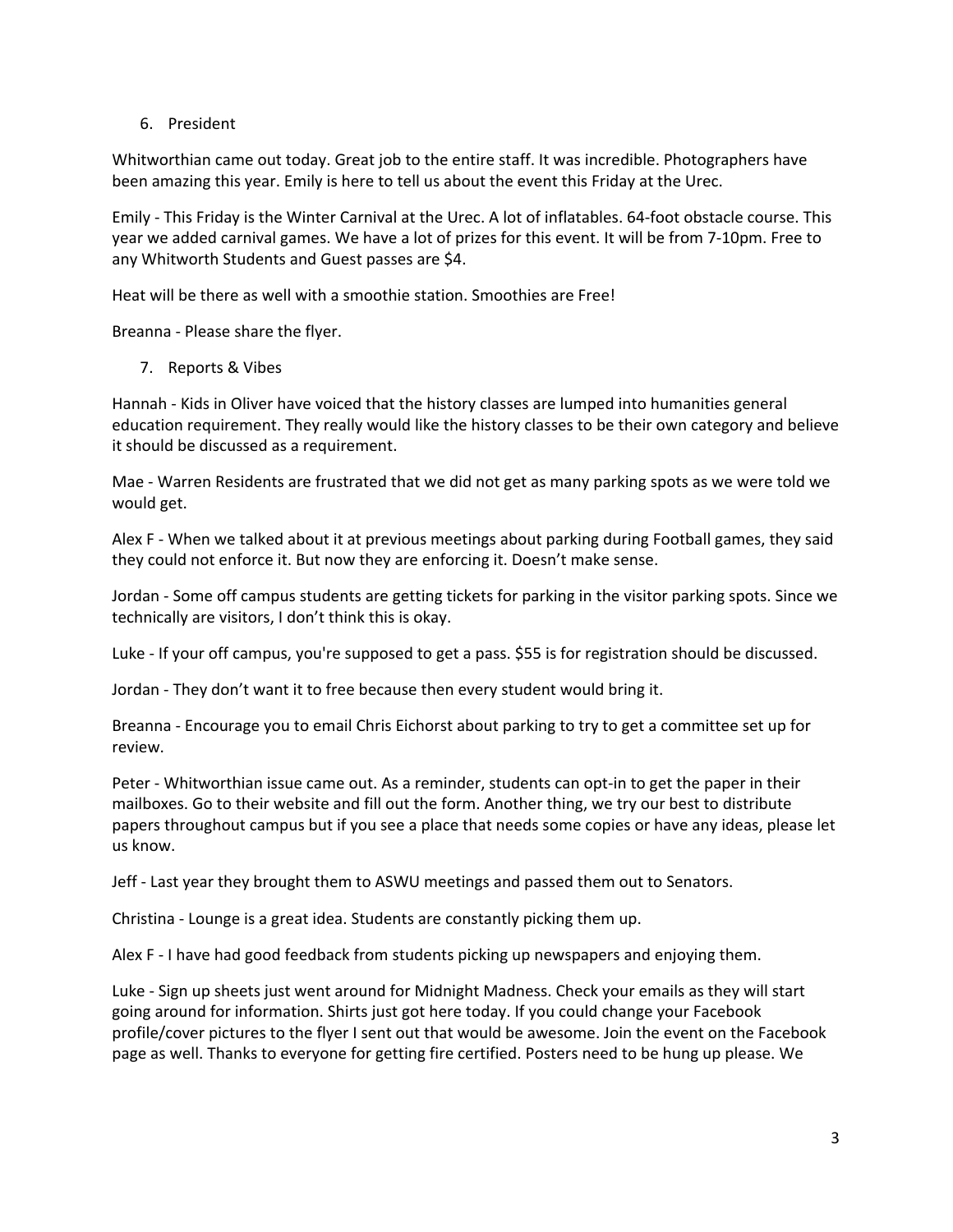have long-sleeve and short sleeve t-shirts. If you get there on time, you have a better chance to get a long sleeve t-shirt. Hot chocolate at 9, doors opens at 9:15, and at 9:30 the event start.

Breanna - We will have a shorter meeting next week so we can all head over to help.

Elisha - Snowboarding Movie Night in Eric Johnson 223, next Thursday at 7pm. Win some cool raffle prizes, including 10 different lift passes.

Rachel - Monday the 14<sup>th</sup>, Spokane Youth for Christ will present The Resiliency Project at 7pm. Downtown Spokane and it will be about living in lower income areas. \$10 at the info desk for tickets. Recorded kids telling their stories, with follow up from speakers, and musical performance. Please put it in your newsletters..

Mike - On Monday we have Andrew Merand coming to campus. Lecture at 7pm in RTT. Dinner at HUB ABC at 5:30pm. Also, I am currently thinking about how I want to address a reflection about last night. If you have any ideas, please connect with him.

Evan - Please like Whitworth.fm on Facebook. We get free tickets from the Barlet. There are reasons to like our page. We are going to have a competition to Mt Spokane lift passes.

Michaela - Like the yearbook page. Going to be revealing a dorm photo every day starting next week.

Whitney - Speaking for Camina. Matika Wilbur will be speaking at 7pm. Encourage everyone to go. Cultural Awareness Week next week. Posters will be printed tomorrow. For myself: Duvall and Oliver waste challenge going great. Scores still improving. Ends the 16<sup>th</sup>.

Alex - Shout out to Mike for the John Applebee concert. It was an incredible experience, and it made me glad I came to Whitworth.

Emily - If anyone wants to be in Boppell Coffeehouse please have them email her. For the actual event, bring your own mug. At 8pm on December 2<sup>nd</sup>.

Bailey - We are going to NACA tomorrow. Its awesome. Rachel, Rachel, Dayna, Camina, and herself. This is where I spend the most of my budget at. This conference is when I figure out the rest of my events for the remainder of the year. Comedians, Magicians, etc. Hoping to find something like Rave in Graves, out of the ordinary.

Rachel - My goal for the conference is to look for ideas of stuff to do next semester. To see what other options are.

Bailey - We also take educational classes.

Breanna - Also if you didn't know Brenna and Gracie are in Texas. Tune in this Friday. They are really excited to play this game. Volleyball Team is in the National Conference.

Shaun - Is someone else going to send out the weekly calendar?

Norma - No, Brenna will be doing it as she normally does. The problem last time was that she didn't have access to wifi.

Evan - Men's Soccer is playing this Friday in Texas as well.